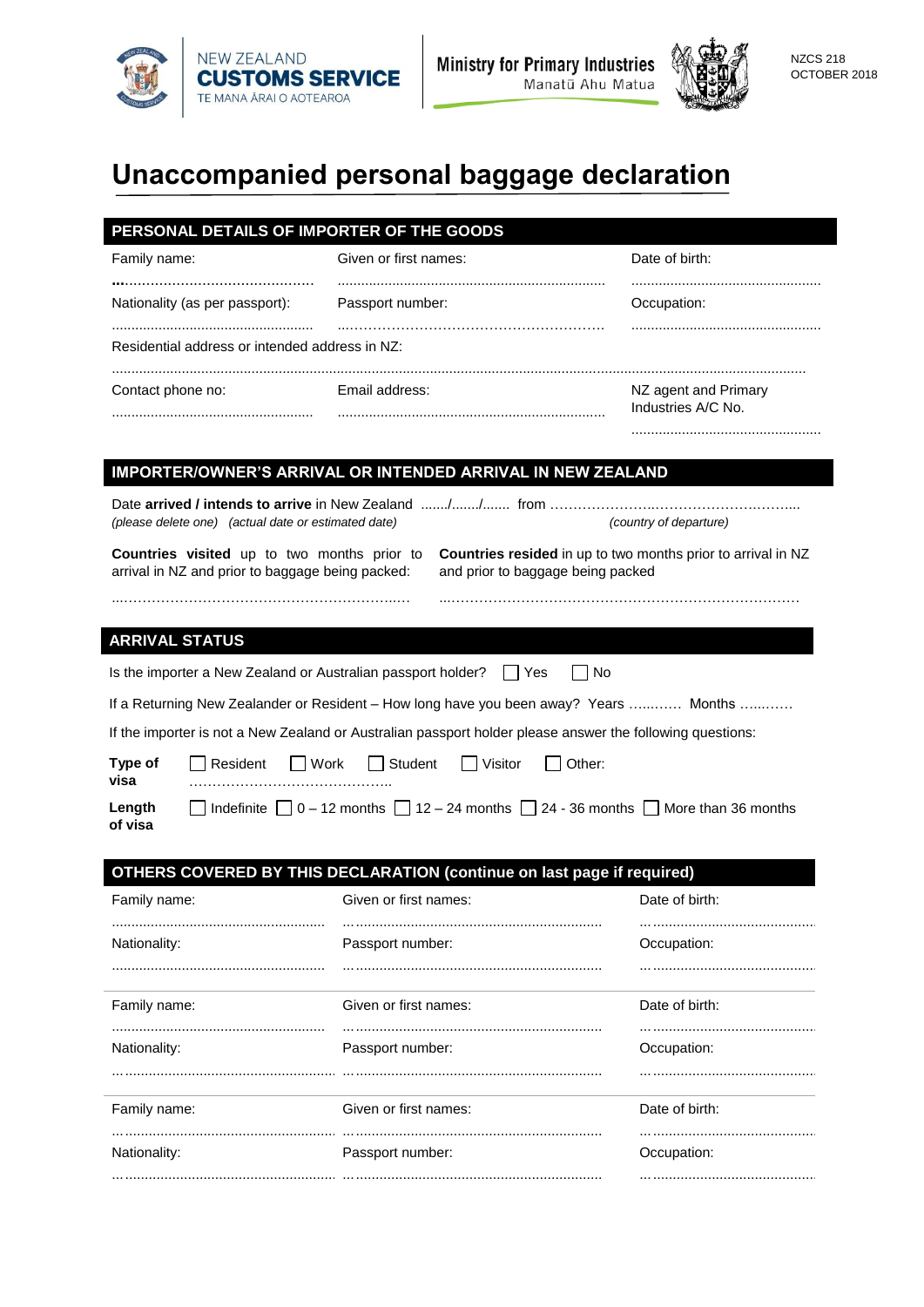| Flight/Ship:                                                          | Voyage No:    | Airway Bill/Bill of Lading No:                                                                 | Date of arrival of<br>goods: |  |
|-----------------------------------------------------------------------|---------------|------------------------------------------------------------------------------------------------|------------------------------|--|
| Port of arrival:                                                      | Gross weight: | No & type of packages                                                                          | <br>Container No:            |  |
|                                                                       |               | Who packed the goods: $\Box$ Importer $\Box$ Removal company $\Box$<br>Other<br>(Please state) |                              |  |
| Are you fully aware of the contents of the whole consignment?         |               |                                                                                                | Yes<br>No.                   |  |
| Do you have a list of the contents/packing list?                      |               |                                                                                                | Yes<br>No.                   |  |
| List of goods in consignment (if no separate packing list/inventory): |               |                                                                                                |                              |  |
|                                                                       |               |                                                                                                |                              |  |

# **GOODS OF BIOSECURITY INTEREST**

| DOES THE CONSIGNMENT CONTAIN ANY OF THE FOLLOWING ITEMS?             |                                                                                                                                                                                                                                                                                                                            |      |  |     |  |
|----------------------------------------------------------------------|----------------------------------------------------------------------------------------------------------------------------------------------------------------------------------------------------------------------------------------------------------------------------------------------------------------------------|------|--|-----|--|
|                                                                      | Food of any kind (dried, fresh, frozen, preserved, cooked, uncooked)                                                                                                                                                                                                                                                       | Yes. |  | No. |  |
|                                                                      | Animal products or animals, including but not limited to: Meat (fresh or dried),<br>eggs, dairy products, honey, skins, fur, feathers, bone, wool, hair, hunting trophies,<br>fish/shell-fish (fresh, dried, or frozen), Chinese traditional medicines, shells and coral,<br>ivory.                                        | Yes. |  | No. |  |
|                                                                      | Plant or plant products, including but not limited to: Fresh or dried fruit and cones,<br>vegetables, plants/flowers live and dried, plant cuttings and bud wood, bulbs or roots,<br>seeds, pine antique and/or handcrafted wooden ornaments/carvings, cane, bamboo,<br>basket ware, straw, Chinese traditional medicines. | Yes. |  | No. |  |
|                                                                      | Equipment used with animals and/or plants, including but not limited to:<br>Veterinary equipment/products, fishing gear, fish farming equipment, saddlery, work<br>boots/clothing, pet bedding, gardening equipment/products and forestry equipment.                                                                       | Yes  |  | No. |  |
|                                                                      | Miscellaneous items such as: Used; Vacuum cleaners, spiked, studded or sprigged<br>footwear (e.g. golf shoes, soccer boots), hiking boots, soiled footwear, water sports<br>equipment, bicycles, boats, vehicles/car parts, camping equipment/tents, barbeques.<br>Any; Christmas and/or Easter decorations, Pooja items.  | Yes. |  | No. |  |
| WHILE OUTSIDE NEW ZEALAND HAVE ANY OF THE GOODS IN YOUR CONSIGNMENT: |                                                                                                                                                                                                                                                                                                                            |      |  |     |  |
|                                                                      | Been in contact with any animals?                                                                                                                                                                                                                                                                                          | Yes  |  | No. |  |
|                                                                      | Been used or stored in any rural areas including wilderness areas?                                                                                                                                                                                                                                                         | Yes  |  | No  |  |

If yes to any of the above please provide details:

| Box number | Description of goods |
|------------|----------------------|
|            |                      |
|            |                      |
|            |                      |
|            |                      |
|            |                      |
|            |                      |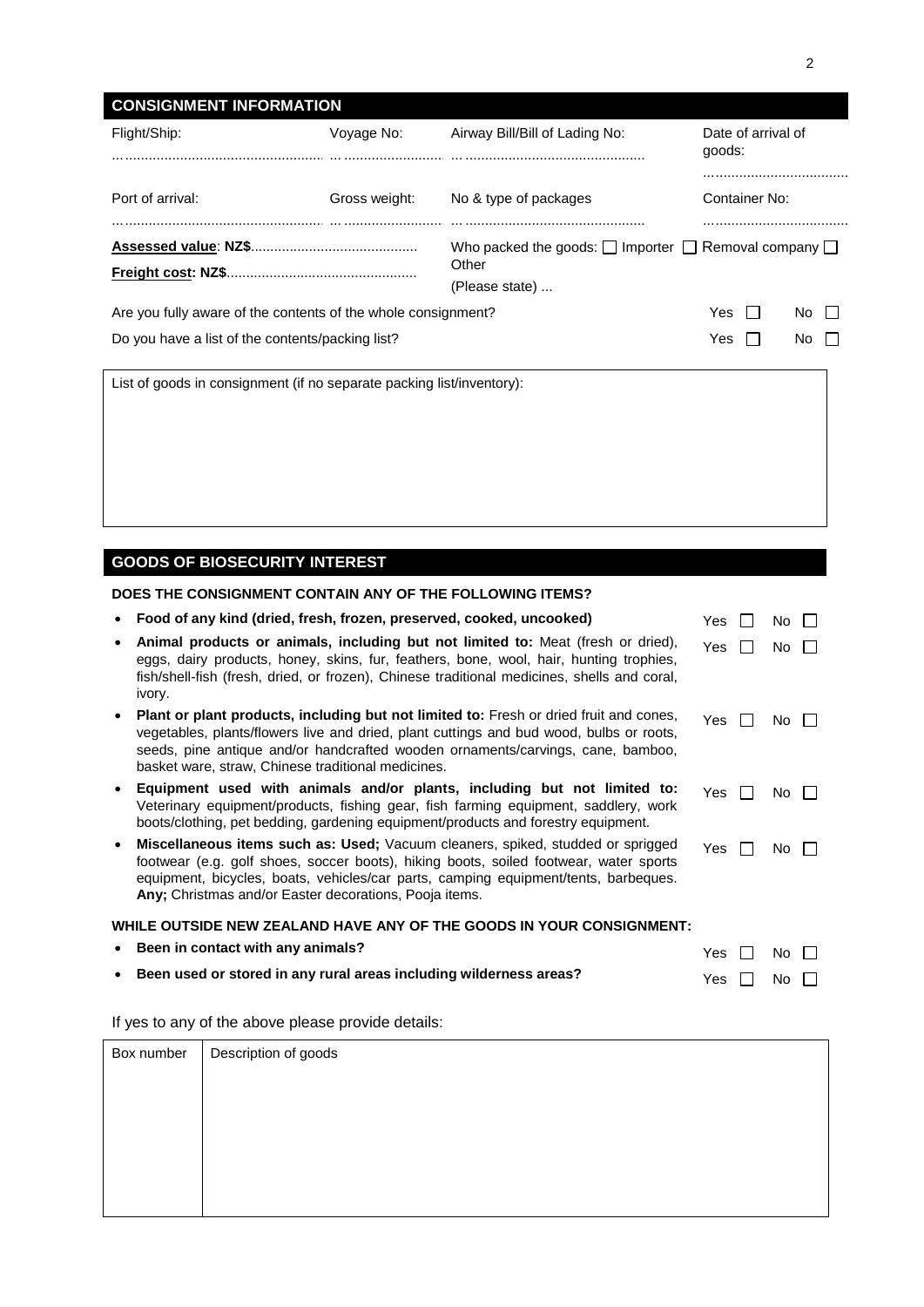### **PLEASE ASK A CUSTOMS OFFICER OR BIOSECURITY INSPECTOR IF YOU ARE UNSURE OR UNCLEAR ABOUT ANY ASPECT OF THIS FORM**

# **GOODS OF CUSTOMS INTEREST**

### **DOES THE CONSIGNMENT CONTAIN ANY OF THE FOLLOWING ITEMS?**

| • Articles manufactured from wildlife (endangered species)                                           | Yes                 | No.<br>$\perp$     |
|------------------------------------------------------------------------------------------------------|---------------------|--------------------|
| • Medicines of any kind, controlled or prescribed                                                    | Yes                 | No<br>$\perp$      |
| • Objectionable/Indecent articles of any kind in any format                                          | Yes                 | No<br>$\mathbf{1}$ |
| • Cannabis or methamphetamine utensils                                                               | Yes                 | $\Box$<br>No       |
| • Weapons of any kind                                                                                | Yes                 | $No$ $\Box$        |
| • Cigarettes, cigars, tobacco, or alcoholic liquor                                                   | Yes                 | No                 |
| • Goods for commercial purposes                                                                      | Yes<br>$\mathbf{1}$ | $No$ $  $          |
| • New or unused goods                                                                                | Yes<br>$\mathbf{1}$ | $No \quad \Box$    |
| • Gifts intended for other persons                                                                   | Yes<br>$\mathbf{1}$ | No<br>$\mathbf{1}$ |
| • Goods belonging to any person not listed on this declaration                                       | Yes<br>$\mathbf{1}$ | No<br>$\mathbf{1}$ |
| • Motor vehicle(s), motorcycle(s), watercraft, or aircraft                                           | Yes<br>$\mathbf{1}$ | No<br>$\mathbf{1}$ |
| • Cash or bearer negotiable instruments in any currency with a total value<br>of NZ\$10,000 or more. | Yes                 | No<br>$\perp$      |

If yes to any of the above please provide details:

| Date of purchase | Price paid (\$NZ) | Description of goods |
|------------------|-------------------|----------------------|
| $\ldots$         | $\ddotsc$         | $\ldots$             |
|                  |                   |                      |
|                  |                   |                      |
|                  |                   |                      |
|                  |                   |                      |
|                  |                   |                      |
|                  |                   |                      |
|                  |                   |                      |
|                  |                   |                      |
|                  |                   |                      |
|                  |                   |                      |
|                  |                   |                      |
|                  |                   |                      |
|                  |                   |                      |
|                  |                   |                      |
|                  |                   |                      |
|                  |                   |                      |
|                  |                   |                      |
|                  |                   |                      |
|                  |                   |                      |
|                  |                   |                      |
|                  |                   |                      |
|                  |                   |                      |
|                  |                   |                      |
|                  |                   |                      |
|                  |                   |                      |
|                  |                   |                      |
|                  |                   |                      |
|                  |                   |                      |